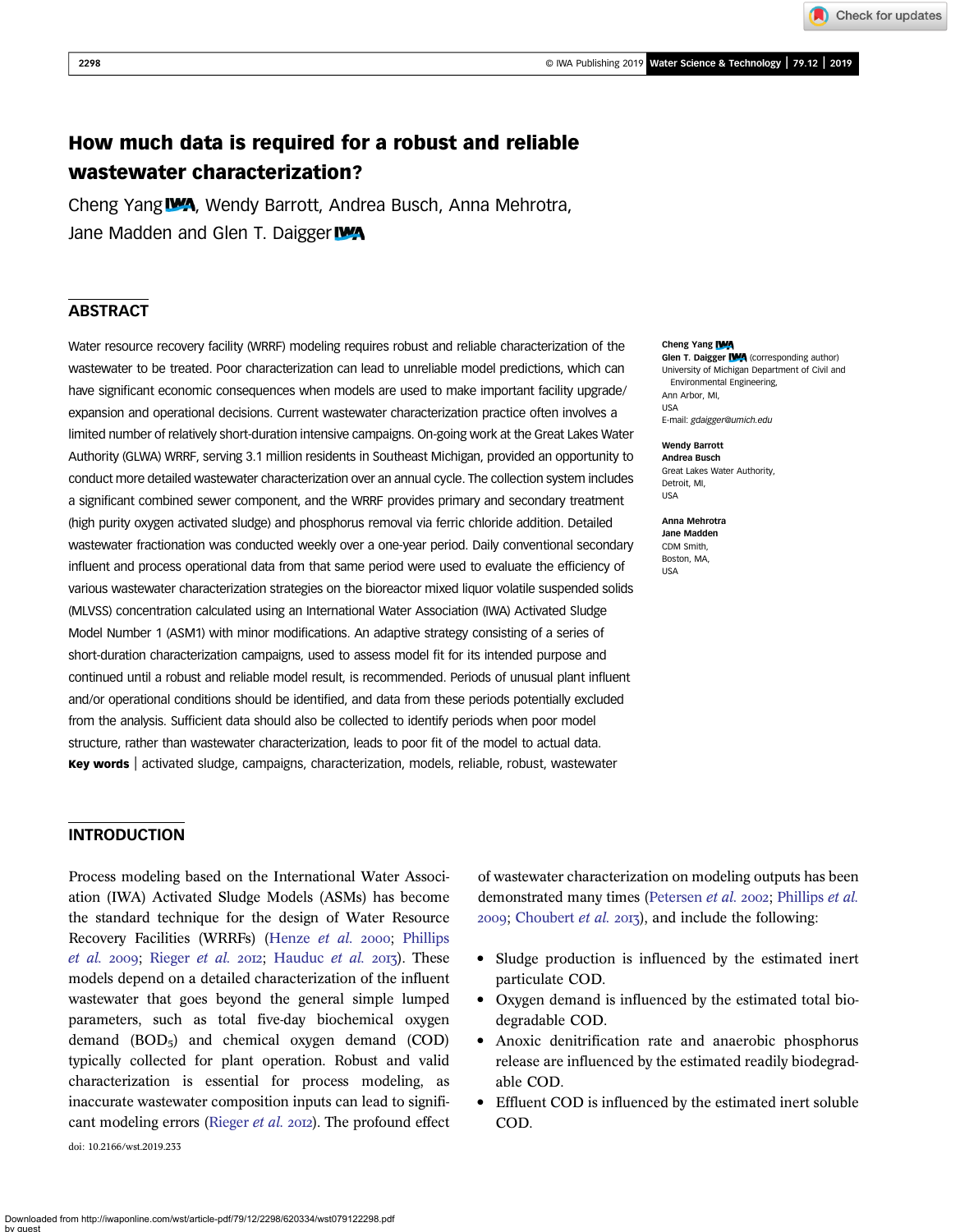In practice, wastewater characterization is conducted mainly via two methods: (1) physical-chemical and (2) respirometric. STOWA ([Roeleveld & van Loosdrecht](#page-11-0) 2002) proposed simple and easy to implement guidelines based on physical-chemical methods. WERF [\(Melcer](#page-11-0) 2004) provided a state-of-the-art and frequently used method for measuring key influent wastewater characteristics and kinetic/stoichiometric parameters covering both methods. BIOMATH ([Vanrolleghem](#page-11-0) et al. 2003) developed a protocol for activated sludge model calibration, with influent wastewater characterized by the respirometric method. Recent attempts at integrated characterization suggested a combination of both methods (Lu  $et$   $al.$  2010). These various methods were compared by [Gillot & Choubert \(](#page-10-0)2010) and Fall *[et al.](#page-10-0)* (2011), where significant gaps were found in results.

Despite lack of agreement on the best characterization method, the choice should fit the purpose for which the model is being developed. Due to its time-consuming and labor-intensive nature, wastewater characterization is often conducted intensively within one or a limited number of short duration campaigns. While these data allow a simulation model to be set up, concerns exist when the model is to be used to simulate future performance. For example, 'Are sufficient data collected to robustly characterize the wastewater on a long-term basis?' and 'Do wastewater characteristics vary on a seasonal or more random basis?' Non-representative wastewater characterizations can lead to significant cost implications when model results are used to make decisions on facility upgrades/expansions and operation.

On-going work at the Great Lakes Water Authority (GLWA) Water Resource Recovery Facility (WRRF) in Southeast Michigan provided an opportunity to conduct detailed wastewater characterization over an annual cycle. Building on this long-term data set, an assessment of variations in wastewater characteristics and impacts of different strategies for wastewater characterization campaigns was conducted.

This paper evaluates alternative wastewater characterization campaign designs, mainly focusing on campaign size and timing. Following physical-chemical guidelines provided by WERF ([Melcer](#page-11-0) 2004), detailed wastewater fractionation and characterization was conducted every week for a one-year period. Characterization results were fed into a standard ASM1 model, modified as described below, and different practical campaign strategies were evaluated. Based on these investigations, suggestions about obtaining robust and reliable wastewater characterization estimates by campaign design are proposed. Bioreactor mixed liquor volatile suspended solids (MLVSS) concentration, which responds in a straightforward fashion to process operating conditions and the relative fractions of biodegradable and non-biodegradable particulate matter in the influent wastewater, was used as the modeled response variable, compared to actual daily values. GLWA uses the high purity oxygen (HPO) activated sludge process operated with an average 2.3-day solids resident time (SRT), making MLVSS concentration responsive to variations in wastewater characteristics.

### MATERIAL AND METHOD

### Description of the plant

The GLWA WRRF is a 3,560,000  $\text{m}^3/\text{day}$  (940 MGD) peak flow (secondary treatment) facility serving 3.1 million residents in Southeast Michigan. The liquid process treatment train consists of influent pumping and preliminary treatment (screening and grit removal), conventional primary treatment with ferric chloride addition for phosphorus removal, HPO activated sludge, and effluent disinfection. Flows above 3,560,000  $\text{m}^3/\text{day}$  and up to 4,500,000  $\text{m}^3/\text{day}$ receive primary treatment with ferric chloride addition. Secondary treatment requirements apply, along with seasonally varied monthly effluent total phosphorus (TP) limits of 0.7 mg-P/L (October to March) and 0.6 mg-P/L (April to September). The plant routinely meets all discharge standards. Solids are thickened, dewatered, and either subject to drying or incineration and landfill.

### Wastewater fractionation

Flow-proportioned 24-hour composite samples are collected daily for influent wastewater, secondary influent (primary effluent) and secondary effluent by GLWA WRRF staff. There are actually three separate influent streams to the GLWA facility, and each is sampled separately. While a combined primary effluent stream is conveyed to secondary treatment, it passes through two different pumping stations to secondary treatment, and each secondary influent stream is sampled separately. Return activated sludge (RAS) is combined and conveyed to the HPO bioreactors, resulting in a 'single' biological population, but two separate sets of secondary clarifiers exist and each set is sampled separately. Detailed wastewater fractionation was conducted weekly on all seven streams on samples collected on random weekdays over the period from October 19, 2017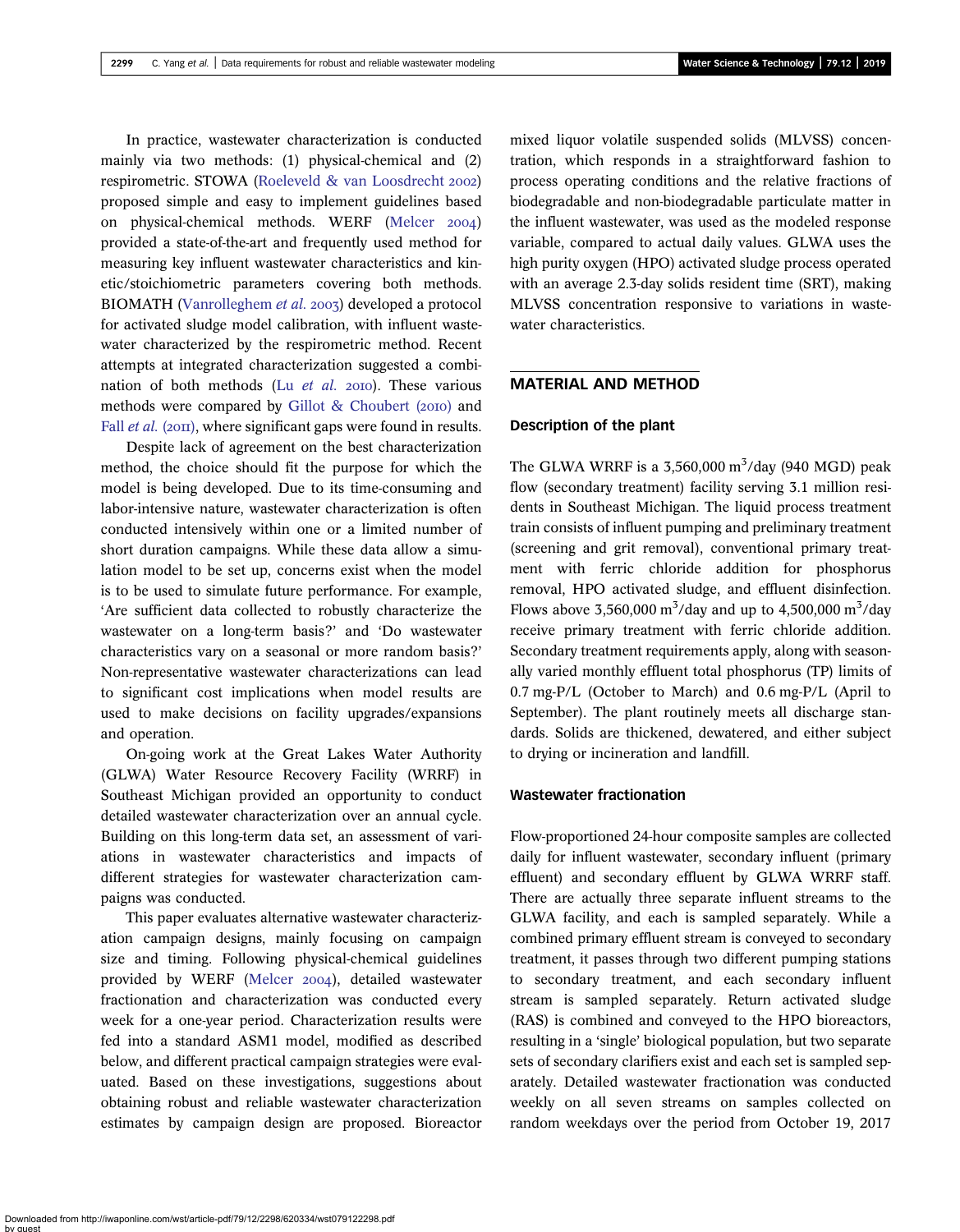to October 17, 2018. Wastewater fractionation generally followed the physical-chemical guidelines provided by WERF ([Melcer](#page-11-0) 2004), and consisted of stepwise filtration through the standard glass fiber filter (1.2 μm nominal pore size) and an 0.45 μm membrane filter. Filtrate through the glass fiber filter  $(1.2 \mu m)$  was defined as the sum of soluble and colloidal COD (SCCOD). Filtrate through the 0.45 μm membrane filter was defined as soluble COD (SCOD). The difference between these two filtrates was defined as colloidal COD (CCOD). Particulate COD (PCOD) was defined as the difference between the total COD and SCCOD. COD and  $BOD<sub>5</sub>$  analyses were conducted by GLWA staff according to Standard Methods ([APHA](#page-10-0) 2017).

Flocculation and filtration ([Mamais](#page-11-0) et al. 1993; [Roeleveld](#page-11-0)  $&$  van Loosdrecht 2002) is more generally applied to determine the soluble fraction of wastewater. Previous work (Yan [et al.](#page-11-0) 2018) had indicated that, for this wastewater, there was no significant difference for COD and  $BOD<sub>5</sub>$ between 0.45 μm membrane filtrate and the results with flocculation and filtration per the WERF protocol. Note that ferric chloride is added prior to the primary clarifiers for phosphate removal, and this may function, to a certain extent, to achieve the flocculation of colloidal organic matter present in the influent wastewater. An independent wastewater characterization effort was conducted during this period in connection with an on-going master planning effort [\(Mehrotra](#page-11-0) 2018) that reached similar conclusions. In this study, they performed six days of COD characterization at the GLWA WRRF following standard physicalchemical guidelines ( $APHA$   $2017$ ), and these results generally support that use of simple membrane filtration, rather than the more complicated flocculation and filtration procedure, is reasonable to characterize soluble organic constituents for this wastewater. Secondary influent (primary effluent) data were used in this study for modeling purposes. Not including flocculation and filtration of the samples collected from the several locations each week also facilitated the significant duration of the sampling program and became a practical consideration in proceeding with the characterization campaign.

### Mapping measured wastewater fractions into model inputs

Required IWA ASM inputs include readily biodegradable COD  $(S_s)$ , slowly biodegradable COD  $(X_s)$ , soluble inert COD  $(S<sub>1</sub>)$  and particulate inert COD  $(X<sub>1</sub>)$  ([Henze](#page-11-0) *et al.*) ), which were calculated as fractions of total COD. As discussed below, colloidal COD was found to be insignificant for this wastewater and, therefore, was incorporated into the particulate COD fraction. The soluble inert COD  $(S<sub>1</sub>)$  was determined directly as the measured second effluent membrane filtrated COD  $(SCOD<sub>nb</sub>)$ . The readily biodegradable COD  $(S_s \text{ or } S\text{COD}_{bio})$  was calculated as the difference between the total soluble COD (SCOD) and  $SCOD<sub>nb</sub>$ . The total biodegradable COD ( $SCOD<sub>bio</sub> + PCOD<sub>bio</sub>$ ) was determined using the measured  $BOD<sub>5</sub>$  following STOWA guidelines ([Roeleveld & van Loosdrecht](#page-11-0) 2002) and using a biodegradable  $\text{COD/BOD}_5$  ratio of 1.73 mg  $\text{COD/mg}$ BOD<sub>5</sub>. The slowly biodegradable COD  $(X<sub>s</sub>$  or PCOD<sub>bio</sub>) was determined as the difference between the total biodegradable COD and SCOD<sub>bio</sub>. The final remaining COD  $(PCOD<sub>nb</sub>)$  was then the particulate inert COD  $(X<sub>I</sub>)$ . A manual reconciliation process, including mass balance check, specific ratio check, non-negativeness check etc. ([Rieger](#page-11-0) *et al.* 2010) was applied to the four wastewater component data, and records with apparent abnormalities were omitted. The reconciled COD concentrations were converted into fractions and then fed into the model.

### Biological process modeling

HPO process bioreactor MLVSS concentrations were calcu-lated using a standard IWA ASM1 ([Henze](#page-11-0) et al.  $2000$ ), modified as described below and implemented in MATLAB®, with measured secondary influent total COD and fractions determined as above as input. Secondary influent was used in the model for two reasons. One is that it represents the direct input to the secondary treatment process and, consequently, the impacts of upstream treatment on wastewater constituents need not be included in the model. Secondly, GLWA measures secondary influent total COD daily, so a several-year database was available for extensive evaluation of model performance based on various approaches for analyzing the fractionation results, as described below. Two long-term data sets were used for modeling and model evaluation. Daily data for the period of 19 October 2017 to 17 October 2018, corresponding to the year over which detailed wastewater fractionation occurred, were used as the model training set. Daily data from 18 October 2013 to 17 October 2017 were used for model evaluation and verification.

A simplified model based on a single completely-mixed bioreactor was used to compute the MLVSS, the response model variable which was compared to the measured MLVSS concentration. This simplified model facilitated process modeling and data analysis (around 50 times reduction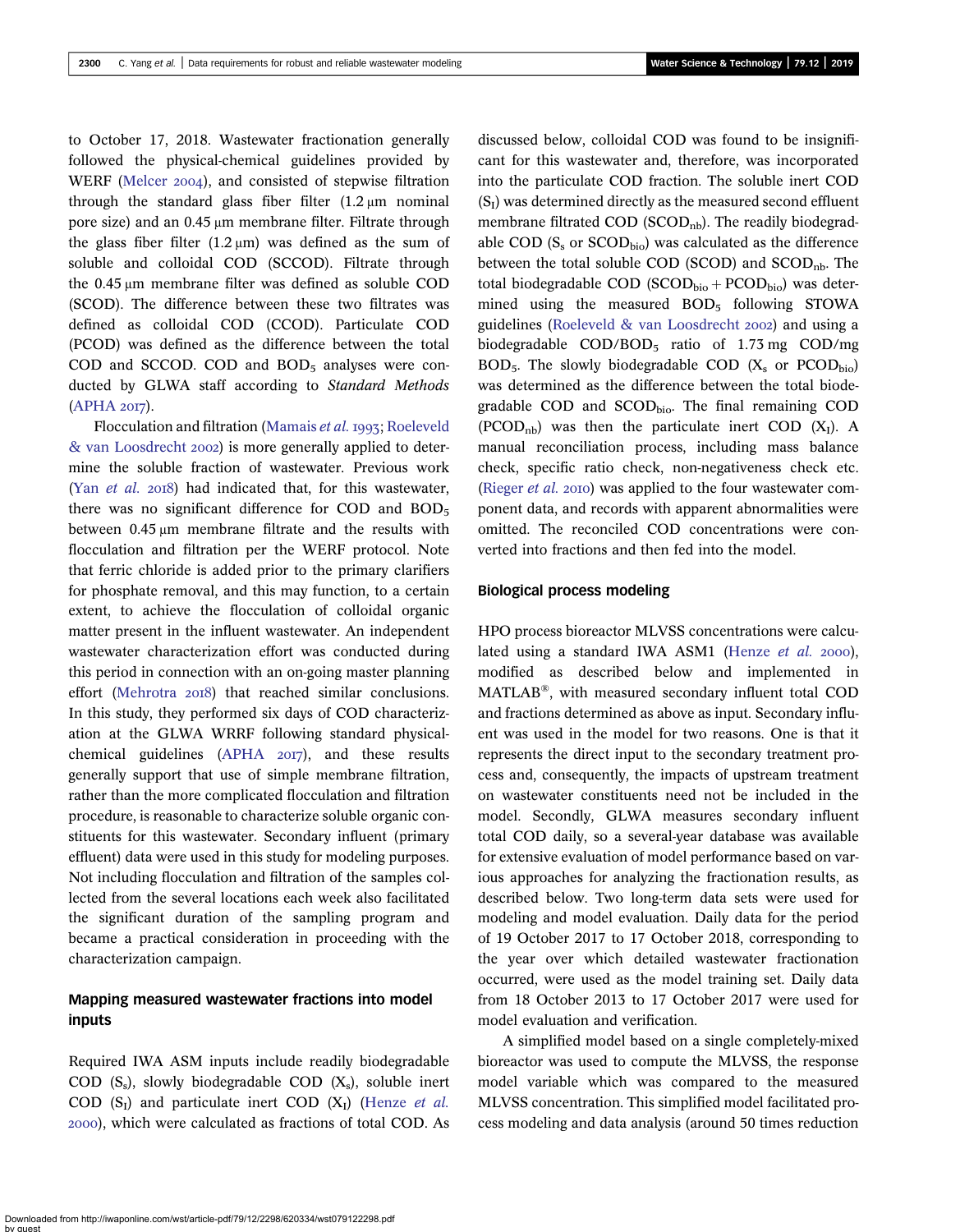<span id="page-3-0"></span>on run-time). A more complete model of the entire liquid treatment process had previously been developed in SUMO (Dynamita). Comparison of the results from the two models demonstrated that use of the simplified bioreactor configuration did not materially affect MLVSS predictions. Further details of the model used include the following:

- Biochemical processes included growth, decay and hydrolysis. Because biomass prediction was the main objective of this study, only these highly biomass-related reactions were considered.
- Heterotrophic biomass was used to estimate the overall biomass. As is typical for HPO processes used for secondary treatment due to the relatively low SRT (average  $= 2.3$ ) days) and the reduced bioreactor pH due to the retention of  $CO<sub>2</sub>$  in solution, nitrification does not occur in the fullscale system.
- Since it is an HPO process, where oxygen is not limiting, oxygen limiting terms in reaction rate expressions were not included.
- Standard stoichiometric and kinetic parameters and temperature correction factors from the literature [\(Grady](#page-10-0) et al. 2011; [Hauduc](#page-10-0) et al. 2011; [Alikhani](#page-10-0) et al. ) were used, as summarized in Table 1.

Standard checks on the data, such as the mass balance over the secondary clarifier, were performed for the entire data set and confirmed the integrity of the data for its intended use (data not shown).

### Model performance evaluation

Mean and standard deviation values were calculated for model predictions and actual MLVSS data, and the root mean square error (RMSE) between model predictions and actual MLVSS concentrations was calculated to evaluate model performance. Our evaluation focused particularly on instances where model predictions appeared to differ noticeably from measured values, as they suggested periods of lack of fit for the model. We defined two types of deviations, namely outliers and spikes. Outliers were defined by comparison of individual model predictions to individual actual values where the deviation exceeded  $\pm 3$ standard deviation from the actual MLVSS (corresponding to a probability of occurrence of 0.3% based on the assumption of a normal distribution). Spikes were defined by deviations exceeding  $\pm 2$  standard deviation of actual MLVSS (corresponding to a probability of 4.6%) [\(Taylor](#page-11-0) 1997).

#### Practical campaign strategies evaluation

Three averaging strategies, yearly, quarterly and monthly, were applied for conversion of the measured fractionation data to determine model inputs, and then fed into the model to predict the bioreactor MLVSS concentration. This approach was used not only for the period over which detailed wastewater fractionation was conducted (19 October 2017 to 17 October 2018). To further evaluate the general applicability of the fractionation data and averaging strategies, the results from the three different averaging strategies were applied over the preceding four years of data and the resulting bioreactor MLVSS concentrations were calculated. In addition, each single-monthly average fraction value was used to represent whole-year values to evaluate the performance of shorter period characterization campaigns.

Table 1 | Stoichiometric and kinetic parameter values and temperature correction factors used in model

| <b>Type</b>               | Symbol              | Parameter                                              | Unit                          | Value $(20^{\circ}C)$ | Factor $\theta^{\bf a}$ |
|---------------------------|---------------------|--------------------------------------------------------|-------------------------------|-----------------------|-------------------------|
| Kinetics                  | $\mu_{\rm H}$       | Maximum specific growth rate of heterotrophs.          | $d^{-1}$                      | 6                     | 1.072                   |
|                           | $K_{s}$             | Substrate half saturation for heterotrophs             | mg COD $L^{-1}$               | 20                    | 1.03                    |
|                           | $f_D$               | Fraction of biomass contributing to endogenous residue | g COD g COD <sup>-1</sup>     | 0.08                  |                         |
|                           | $b_L$               | Aerobic decay coefficient for heterotrophs             | $d^{-1}$                      | 0.63                  | 1.03                    |
|                           | k <sub>h</sub>      | Hydrolysis rate coefficient                            | $d^{-1}$                      | 2.2                   | 1.03                    |
|                           | $K_{x}$             | Hydrolysis half saturation coefficient                 | $g$ COD $g$ VSS <sup>-1</sup> | 0.15                  |                         |
| Stoichiometries           | Yн                  | Yield of heterotrophs on substrate                     | g COD g $VSS^{-1}$            | 0.67                  |                         |
| Partitioning coefficients | 1 <sub>VSS,B</sub>  | COD/VSS ratio of biomass                               | g COD g $VSS^{-1}$            | 1.42                  |                         |
|                           | 1 <sub>VSS,XI</sub> | COD/VSS ratio of particulate inert                     | g COD g $VSS^{-1}$            | 1.5                   |                         |
|                           | 1 <sub>VSS,Xs</sub> | COD/VSS ratio of particulate substrate                 | g COD g $VSS^{-1}$            | 1.8                   |                         |
|                           | 1 <sub>VSS,XD</sub> | COD/VSS ratio of biomass debris                        | g COD g $VSS^{-1}$            | 1.3                   |                         |

<sup>a</sup>Temperature dependent parameter:  $P(T) = P_{20} \theta^{(T-20)}$ .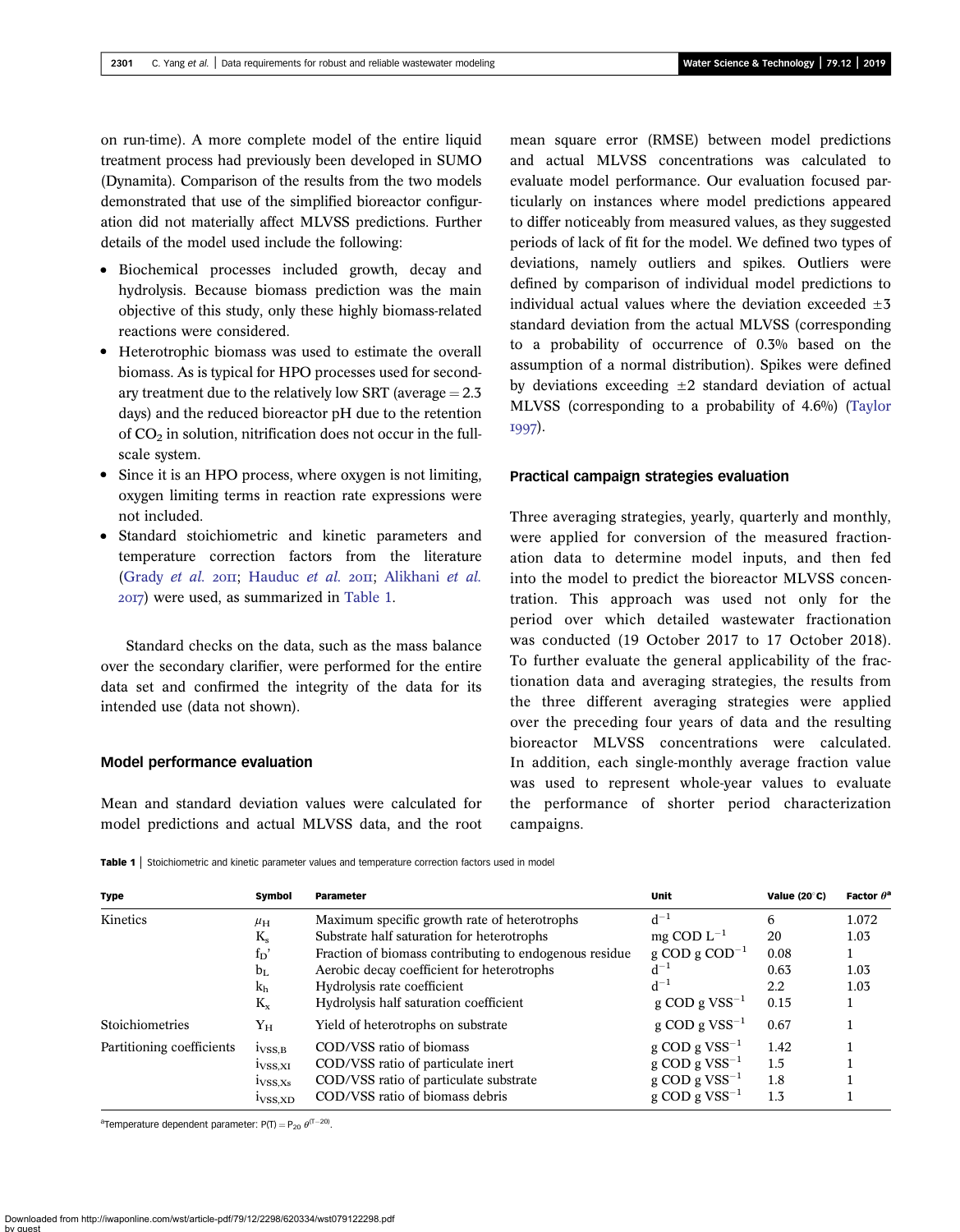#### Potential indicators of days Bad for campaign

Using the yearly-average model for the training data set, individual days were divided into two categories – spikes (2 STD) and non-spikes. Differences in important plant conventional influent wastewater and operational features for these two data sets were investigated. Unpaired two sample t-tests were conducted over those features to detect statistically significant differences in mean values. Significantly different features can potentially serve as a flag for a bad campaign day.

### Campaign size evaluation

Random sampling without replacement was conducted for different sample sizes from the year-long campaign data to determine the effect of sample size on wastewater characteristic estimates. Estimates of COD fractions gained from different sample sizes were averaged and fed into the model for simulation. Fifty iterations were conducted for each sample size. Maximum and mean values for averages of year-long predicted MLVSS, RMSE, number of outliers and number of spikes were calculated for each sample size.

### RESULT AND DISCUSSION

### Determination of model input values based on measured fractionation data

Raw secondary influent total COD and concentration fraction data for the year over which these data were collected are presented in Figure 1. The total COD concentration varied significantly  $(158 \pm 40 \text{ mg/L})$ , ranging from 87.5 to 259 mg/L) throughout the year, primarily as a result of dilution during wet weather periods considering the GLWA WRRF is a combined sewage system. Particulate components appeared to be the most varied, covering a range of 27–217 mg/L, while the soluble component fluctuated with a range of 21–104 mg/L. The colloidal component was generally smaller than the particulate and soluble components, and some negative values were recorded. This can arise because the colloidal component is calculated by difference between the measured glass fiber and 0.45 μm filter filtrates. Since any measurement is subject to random errors, a measured value for the 0.45 μm filtrate that is randomly higher than the true value and the measured value for glass fiber filtrate that is randomly lower than the true value can result in the calculation of a negative value. The uncertainties (standard deviations) for total COD and glass fiber filtered COD were 40 and 27 mg COD /L respectively, and the maximum absolute value of the colloidal component was 56 mg/L, mathematically supporting that the colloidal concentration was subject to measurement error. Analysis of the secondary influent wastewater characterization data collected by Mehrotra  $(2018)$  during this same period suggested that the colloidal fraction is not statistically significant. Thus, it appears likely that the concentration of colloidal COD in the secondary influent (primary effluent) may be small enough that it cannot be accurately measured for this wastewater. Inspection of the data presented in [Figure 2](#page-5-0) also suggests that colloidal COD is a small fraction of the total COD and that it can, perhaps, be neglected as long as it is incorporated into another COD fraction.

Based on the observations above, a one-sample-t-test was conducted with a null hypothesis that the mean value



Figure 1 | Variation of secondary influent (primary effluent) COD concentration fractions based on filtration procedure applied throughout the campaign year.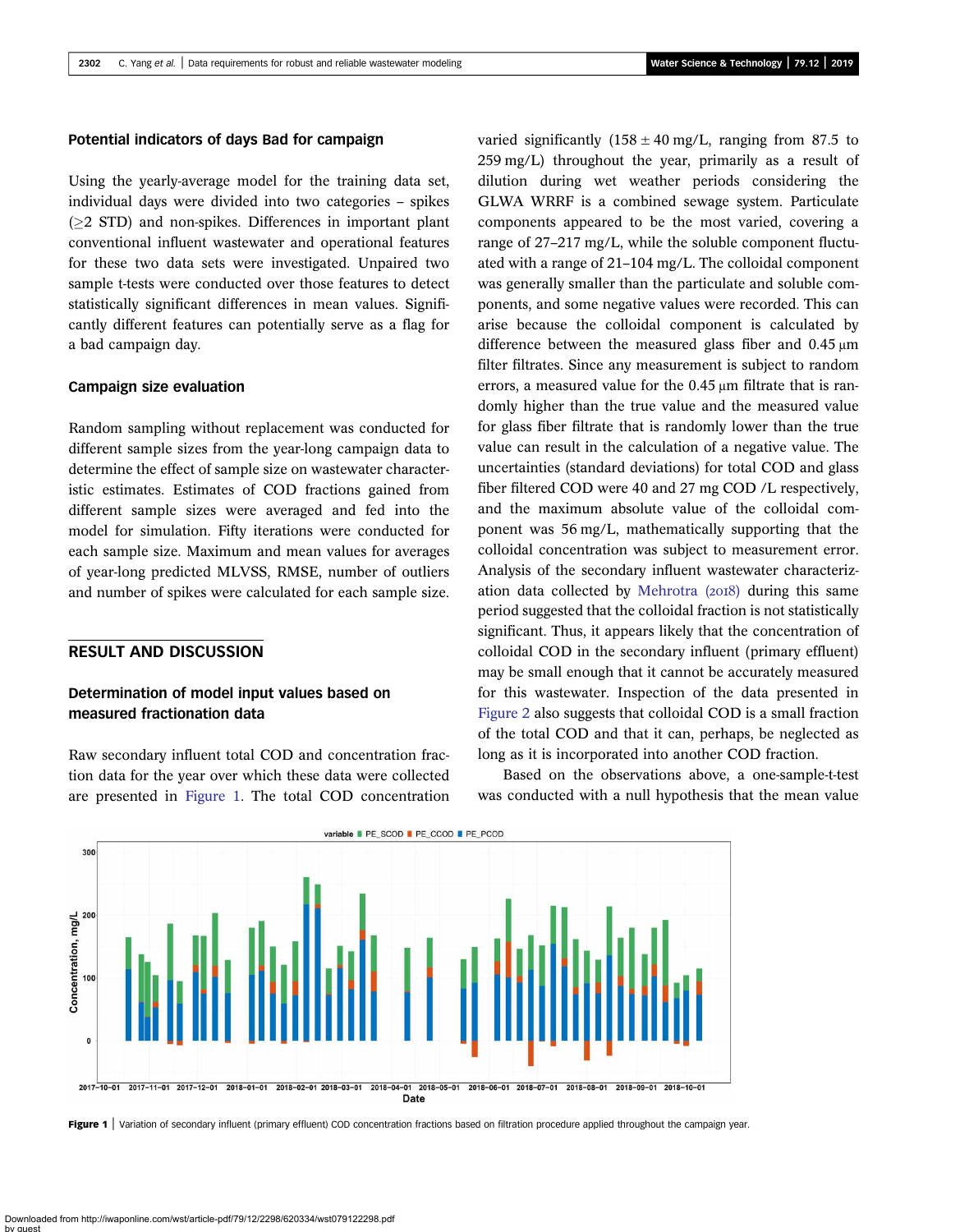<span id="page-5-0"></span>

Figure 2 | COD model input values as a fraction of total COD for the campaign year. Components: biodegradable COD (S<sub>s</sub>), slowly biodegradable COD (X<sub>s</sub>), soluble inert COD (S<sub>i</sub>) and particulate inert COD (X<sub>I</sub>).

of the colloidal COD is not equal to zero. With 95% confidence, the analysis failed to reject the null hypothesis (*p*-value  $= 0.13$ ). In addition, ordinary least square linear regression analysis was conducted for the relationship between colloidal COD and total COD. Results showed that: (1) both slope and intercept were not significant; (2) the goodness of fit, R square, was  $0.022$ ; (3) the *p*-value of the ANOVA test comparing this linear fitting with no fitting was 0.32. These results all indicate that the colloidal component is sufficiently small that it cannot be measured for

this wastewater with this technique. Consequently, this fraction was incorporated into particulate components, as is the typical approach when ASM1 is applied.

Figure 2 summarizes the reconciled input fractions for each day of the campaign year. There was no obvious pattern throughout the campaign year, and particulate COD (both biodegradable and non-biodegradable) varied more than soluble COD components. Table 2 provides both raw influent wastewater and primary effluent characteristics, as determined in this study, compared to recent literature

Table 2 | Comparison of the results from this study for wastewater COD fractions compared to literature values

|                                                |                 | <b>COD fraction in percentage</b> |              |               |                  |                         |  |
|------------------------------------------------|-----------------|-----------------------------------|--------------|---------------|------------------|-------------------------|--|
| <b>Source</b>                                  | Total COD, mg/L | $S_{s}$                           | $S_{1}$      | $X_{s}$       | $\mathbf{x}_{1}$ | Biomass, X <sub>H</sub> |  |
| Primary effluent characteristics               |                 |                                   |              |               |                  |                         |  |
| This study <sup>a</sup>                        | $159 \pm 41$    | $22 \pm 9$                        | $15 \pm 7$   | $28 \pm 13$   | $35 \pm 15$      |                         |  |
| Fall <i>et al.</i> $(20\text{H})^a$            | 492             | 36                                | 5            | 35            | 24               |                         |  |
| Siegrist et al. $(1995)^{b}$                   | 250             | 10                                | 8            | 58            | 24               | $\qquad \qquad -$       |  |
| Henze $(1992)$                                 |                 | 29                                | 3            | 43            | 11               | 14                      |  |
| Raw influent characteristics                   |                 |                                   |              |               |                  |                         |  |
| This study <sup>a</sup>                        | $280 \pm 85$    | $20 \pm 10$                       | $9 \pm 5$    | $35 \pm 15$   | $36 \pm 20$      |                         |  |
| Mehrotra $(20I8)^a$                            | 290             | 15                                | 9            | 24            | 52               | -                       |  |
| Lu <i>et al.</i> $(20I0)$                      | 540             | $8 - 10$                          | $1 - 4$      | $27 - 40$     | $14 - 36$        | $23 - 46$               |  |
| Zhou <i>et al.</i> $(2008)$                    | 176–220         | $19.5 - 27.8$                     | $8.4 - 12.8$ | $16.1 - 37.3$ | 13.9-33.4        | $14.7 - 18.9$           |  |
| Roeleveld & van Loosdrecht (2002) <sup>a</sup> | 241-827         | $9 - 42$                          | $3 - 10$     | $10 - 48$     | $23 - 50$        | $\qquad \qquad -$       |  |
| Kappeler & Gujer (1992)                        | 250-430         | $7 - 11$                          | $12 - 20$    | $53 - 60$     | $8 - 10$         | $7 - 15$                |  |
| Henze $(1992)$                                 | 400             | 27                                | 15           | 40            | 17               |                         |  |

<sup>a</sup>The fractions were measured and calculated purely with a physical-chemical method.

<sup>b</sup>The Siegrist's fraction was calibrated with estimations used in modeling based on literature (not directly measured).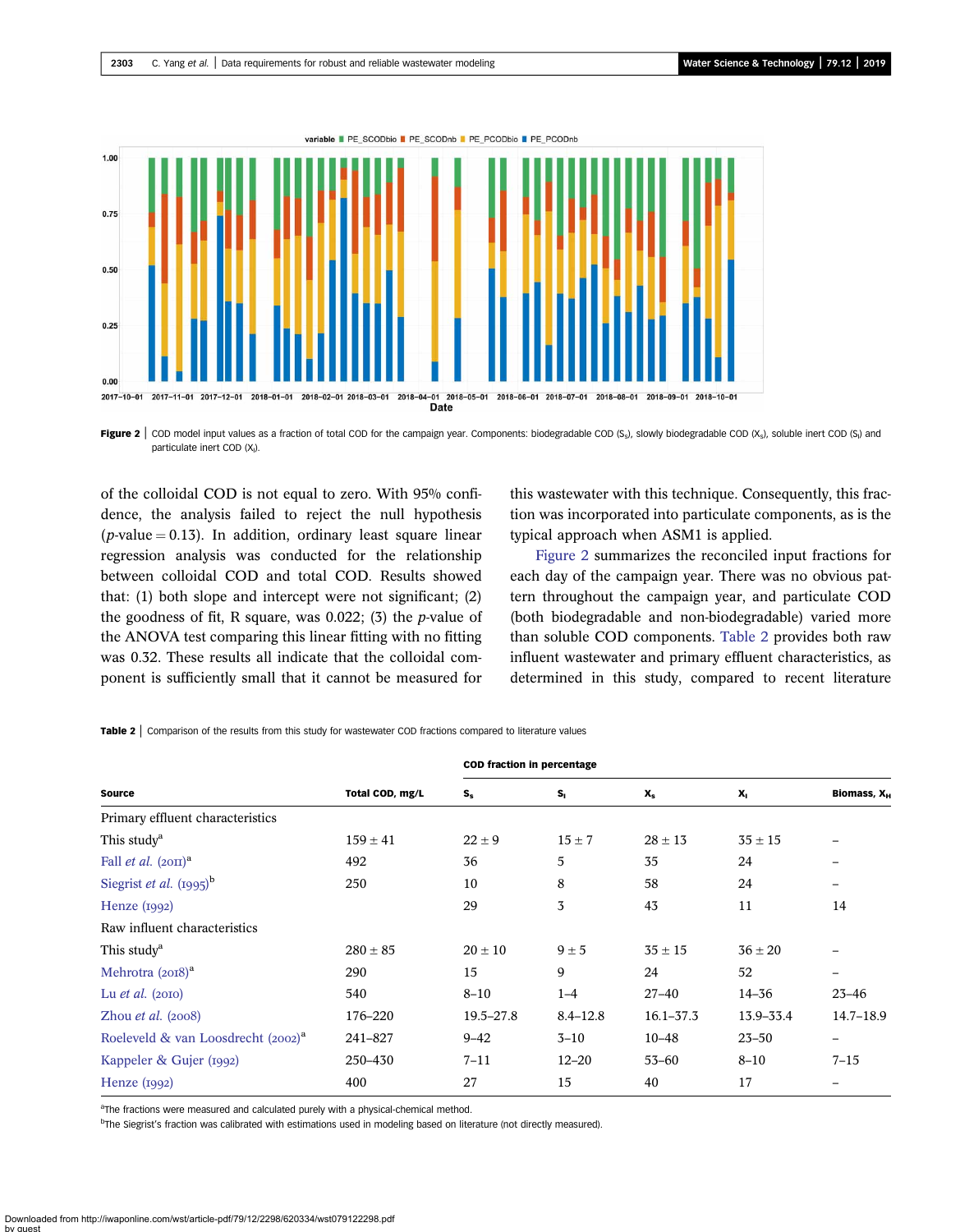<span id="page-6-0"></span>

Figure 3 | Simulation results for the three different fractionation averaging methods for the training data set. (a) Yearly average; (b) quarterly average; (c) monthly average.

values. The results for this wastewater are within the range of those obtained with other wastewaters, suggesting that it may be generally representative of domestic wastewater from a large metropolitan area.

### Comparison of model results with actual data

The three different methods for averaging the fractionation data were evaluated using the campaign year as the training set, and the preceding four years as the validation set, as described above. Figure 3 compares predicted and measured MLVSS concentrations for the three methods for the training set, while Table 3 summarizes performance statistics for the training and validation data sets. While variations occur between model-predicted and actual MLVSS values, the model-predicted and measured MLVSS concentrations are generally of the same order of magnitude for all three averaging methods. This is significant as the modeling approach does not include a mechanism to directly calibrate the model results to measured values. Model stoichiometric

|  | Table 3 Simulation results for the three different fractionation averaging methods for the training and testing data sets |  |  |  |  |
|--|---------------------------------------------------------------------------------------------------------------------------|--|--|--|--|
|--|---------------------------------------------------------------------------------------------------------------------------|--|--|--|--|

| <b>Set</b>                                     | <b>Average method</b> | Mean<br>mg VSS/L | <b>STD</b><br>mg VSS/L | <b>RMSE</b><br>mg VSS/L | $>1$ STD | $>2$ STD | $>$ 3 STD |
|------------------------------------------------|-----------------------|------------------|------------------------|-------------------------|----------|----------|-----------|
| Training $(2017/10/18 - 2018/10/17)$ Size: 365 | Actual                | 1,311.6          | 170.9                  |                         |          |          |           |
|                                                | Yearly                | 1,419.3          | 216.5                  | 229.4                   | 38.9%    | 14.0%    | 4.4%      |
|                                                | Ouarterly             | 1,411.2          | 213.7                  | 243.2                   | 45.4%    | 15.6%    | 4.9%      |
|                                                | Monthly               | 1,413.5          | 361.7                  | 343.5                   | 55.6%    | 27.4%    | $10.7\%$  |
| Testing $(2013/10/18 - 2017/10/17)$ Size: 1461 | Actual                | 1,165.9          | 185.9                  |                         |          |          |           |
|                                                | Yearly                | 1,119.7          | 281.0                  | 256.3                   | 44.0%    | $16.2\%$ | $3.0\%$   |
|                                                | Quarterly             | 1,112.8          | 288.1                  | 185.9                   | 47.8%    | $17.2\%$ | $3.8\%$   |
|                                                | Monthly               | 1,106.9          | 332.5                  | 312.2                   | 56.0%    | 24.4%    | $6.0\%$   |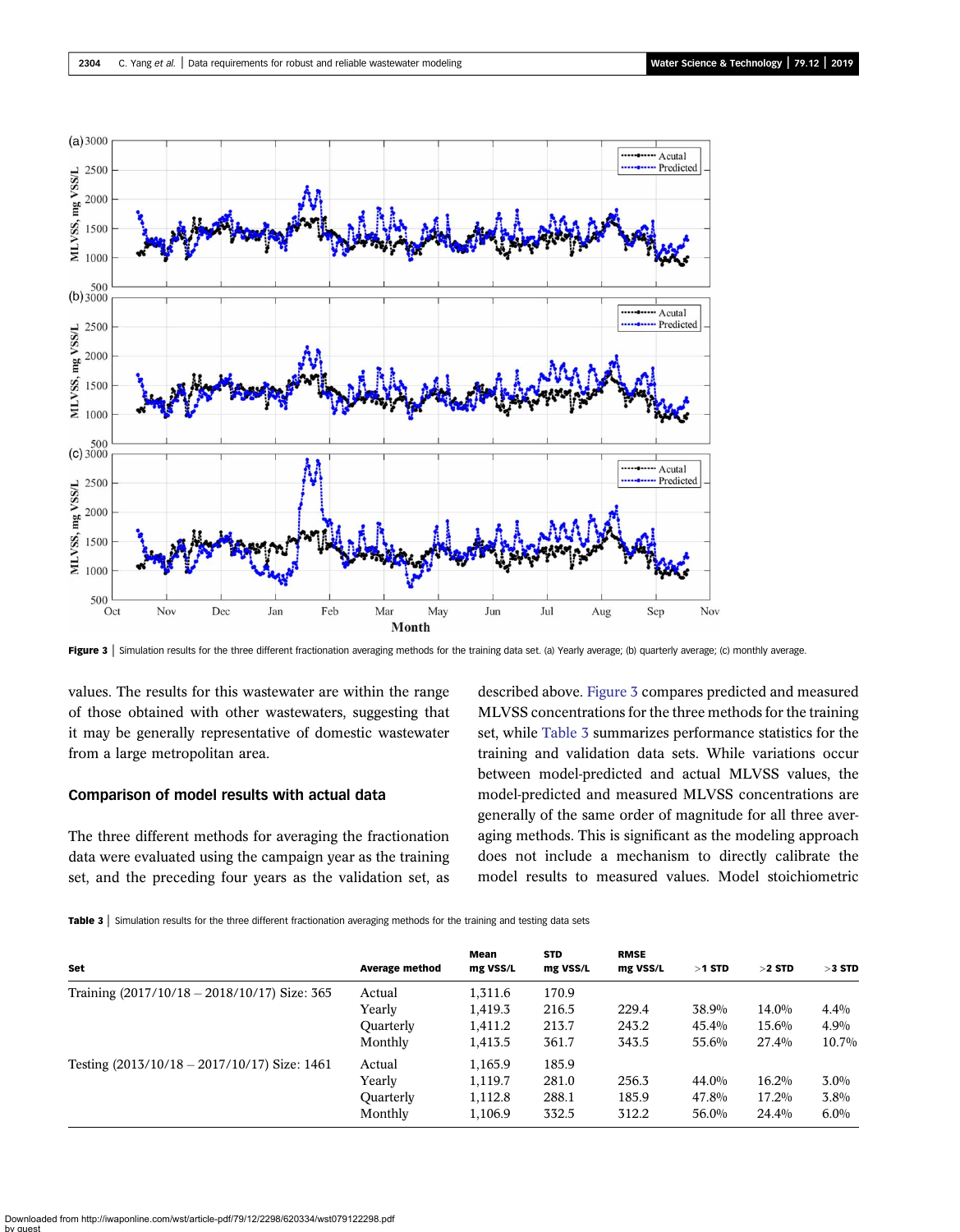<span id="page-7-0"></span>and kinetic parameters are standard values taken from the literature, as discussed above and summarized in [Table 1](#page-3-0), and wastewater influent values are based on measured influent values, as described previously. As noted in [Table 3](#page-6-0), actual average MLVSS concentrations compare quite well with model values, irrespective of the averaging method used. Importantly, this suggests that the wastewater characterization method used, along with the use of relatively standard stoichiometric and kinetic coefficients, can lead to a reasonable model to begin with.

Visual inspection of the data presented in [Figure 3](#page-6-0) indicates a noticeable lack of fit from early February to late March. Model predictions consistently exceed actual values, and the deviations exceed the 10% criteria often applied to indicate model lack of fit [\(Rieger](#page-11-0)  $et$   $al.$  2012). Inspection of the individual data during this period indicated that this arose because of the nature of the model used. As indicated in [Table 1](#page-3-0), values for the COD/VSS for influent particulate inert material  $(i_{VSSXI})$  and influent particulate substrate  $(i<sub>VSS,Xs</sub>)$  of 1.5 and 1.8 g COD g  $VSS^{-1}$  are used, while the actual measured value for the influent particulate matter throughout the year was  $1.9 \pm$ 0.7, ranging from 0.7-4.1 g COD g  $VSS^{-1}$ . The ratio for February to April was  $2.5 \pm 1.0$ . In fact, use of higher values in the model for this period resulted in near elimination of this lack of fit. By adjusting  $i<sub>VSS,Xs</sub>$  from 1.8 to 2.3 and  $i<sub>VSS,XI</sub>$  from 1.5 to 2.0, the February spike was eliminated, but the resulting model underestimated the actual MLVSS for March. Overall, the mean predicted MLVSS was improved to 1,361.4 mg/L, along with small improvements of RMSE and standard deviation (221.3 and 204.5 mg/L, less than 8%). From a modeling perspective, the lack of fit during the February to March period did not occur due to variations in wastewater characteristics, but rather because of poor model structure, as the COD to VSS ratio for these individual model components was not formulated as a wastewater characteristic but as a model parameter. Interestingly, the months of February and March represent a distinct operating period when influent flows tend to be somewhat higher and periods of precipitation occur (this is a combined system, as described above). This unusual operating period may explain why the COD to VSS ratio is higher during this period. The impact of unusual operating conditions is addressed in additional detail below. From a modeling perspective, a priori knowledge concerning this failure of model structure would be required if the model is to be used to predict future performance. From a practical perspective, however, extreme COD/VSS values (around 0.7 or 4.1 for example), can be used to eliminate those days from the data set as they are likely measurement errors.

The results summarized in Table 4 address a different question; that is, whether there were better and worse times to conduct fractionation studies. It differs from the monthly analysis summarized in [Table 3](#page-6-0) and illustrated in [Figure 3,](#page-6-0) in that the fractionation results for a single month are used to model the entire year. The results indicate that some time periods are better than others.

Table 4 | Simulation results using fractionation data from an individual month to represent the whole year

| Month          | Mean<br>mg VSS/L | <b>STD</b><br>mg VSS/L | <b>RMSE</b><br>mg VSS/L | $> 1$ STD | $> 2$ STD | $>$ 3 STD | Sample size    |
|----------------|------------------|------------------------|-------------------------|-----------|-----------|-----------|----------------|
| January        | 947.9            | 145.7                  | 400.4                   | 86.6%     | $60.3\%$  | 16.7%     | 5              |
| February       | 1,915.9          | 292.2                  | 656.2                   | 96.2%     | 8.8%      | 58.6%     | 4              |
| March          | 1,424.2          | 217.2                  | 230.0                   | 40.4%     | 12.9%     | 4.4%      | 3              |
| April          | 1,068.5          | 163.2                  | 297.8                   | 72.3%     | 28.5%     | $4.7\%$   | $\overline{2}$ |
| May            | 1,525.5          | 232.7                  | 302.2                   | 57.5%     | 24.1%     | $8.2\%$   | 2              |
| June           | 1,441.8          | 219.9                  | 242.7                   | 40.8%     | 15.9%     | 5.8%      | 4              |
| July           | 1,512.2          | 230.7                  | 292.4                   | 54.2%     | 22.5%     | 7.4%      | 4              |
| August         | 1,651.8          | 251.9                  | 409.7                   | 81.1%     | 43.0%     | 20.0%     | 5              |
| September      | 1,494.5          | 228.0                  | 279.1                   | 51.0%     | 20.5%     | $6.3\%$   | 3              |
| October        | 1,337.4          | 204.0                  | 195.8                   | 34.2%     | $8.2\%$   | $2.5\%$   | 4              |
| November       | 1,342.8          | 205.1                  | 198.8                   | 32.6%     | $8.2\%$   | $2.2\%$   | 4              |
| December       | 1,304.2          | 199.5                  | 194.1                   | 35.6%     | 8.8%      | 1.6%      | 3              |
| Actual         | 1,311.6          | 170.9                  |                         |           |           |           | 43             |
| Yearly average | 1,361.3          | 326.0                  | 294.4                   | 53%       | 23%       | $8\%$     | 43             |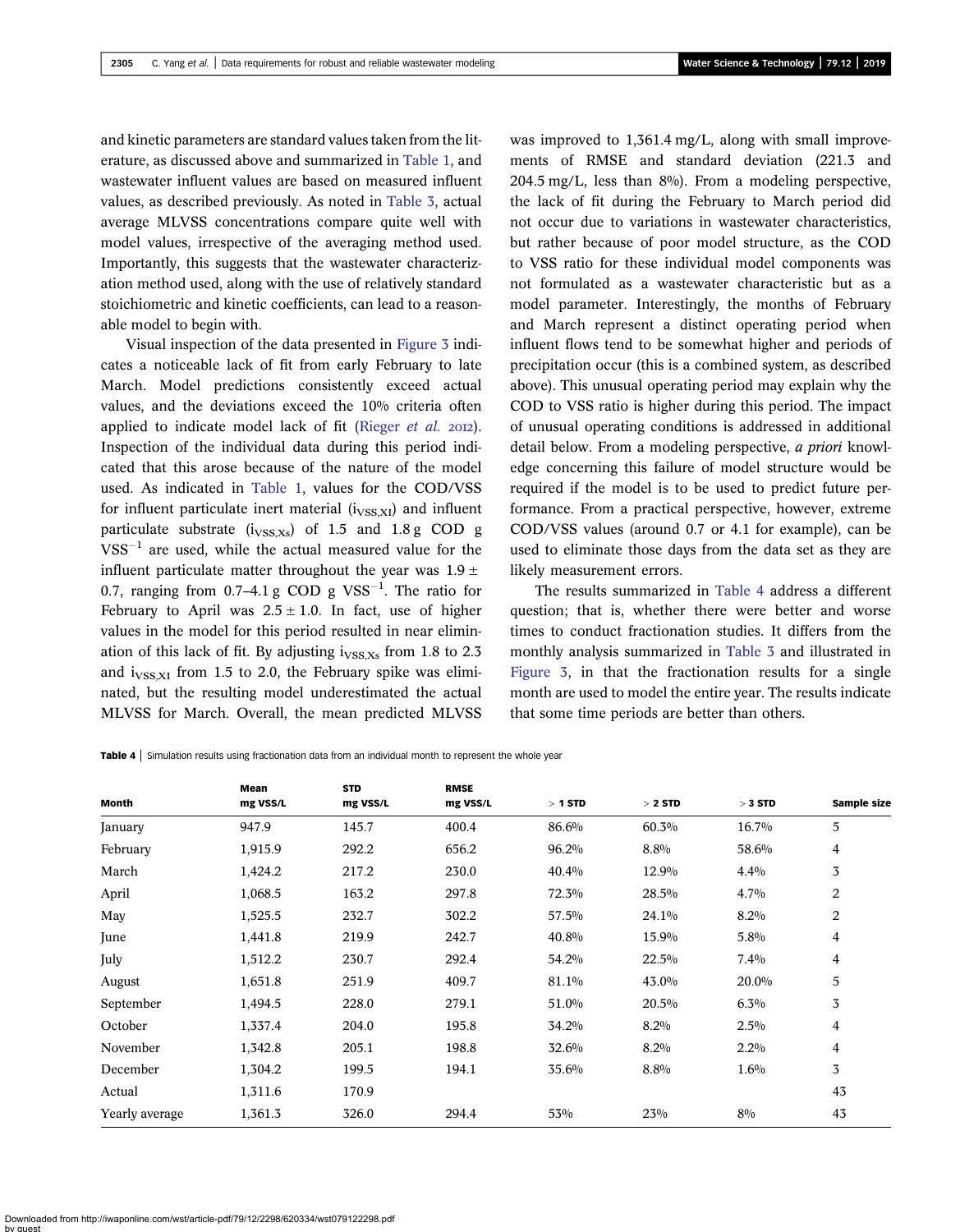The poorest results occur when characterization data from February is used, as might be expected from the results presented immediately above. The difference between the mean predicted and actual MLVSS increases to 46% of the actual value, the RMSE is more than triple the value for yearly average results presented in [Table 3,](#page-6-0) the percentage of predictions exceeding one STD increased to 96.2%, and 58.6% exceeded three STD. On the other hand, the fractionation data from certain months, such as March and October to December, generally performed better in terms of mean values, RMSE, and the percentage exceeding two and three STD (spikes and outliers) as summarized in [Table 3](#page-6-0). Note that the number of fractionation measurements was not the main contributor to improved performance, as larger sample size did not guarantee good performance (August and February) and smaller sample size did not diminish performance (April). It is noted that the period of October to December generally represents a period of lower plant influent flow.

A further analysis of the potential reasons for deviations was conducted by evaluation of the difference in operating conductions on days where spikes (difference between modeled and actual MLVSS 2 STD) occurred, compared to the operating conditions for days when spikes did not occur. The hypothesis test results indicate that, within a 95% interval, days with spikes tended to occur on days with lower SRT, MLSS, higher secondary influent BOD5, COD, TSS and VSS concentration, and higher secondary effluent TSS concentration. In short, efforts should be made to conduct fractionation campaigns during periods of relatively normal influent flow, loading, and operation, and results from periods where these factors are somewhat abnormal should be carefully screened and reviewed.

### Impacts of sample size on wastewater characteristic estimation and model performance

Increased sample size can improve estimated fractionation, but with diminished results, as presented in [Figure 4.](#page-9-0) Fifty iterations were implemented for each sample size, with the designated characterization records randomly pooled without replacement. Averaged fractions were fed into the model for simulation, and performance was evaluated. To minimize the error introduced by chance in sampling, both the maximum and average values of the model performance statistics among the 50 iterations were calculated. Average values reflect the overall performance of each sample size, while maximum values indicate the robustness, meaning that the result is not significantly influenced by individual characterizations. As indicated in [Figure 4](#page-9-0), there is a point of diminishing return. As expected, the desired 'elbow point' is controlled by the maximum criteria to achieve robust estimates of wastewater characteristics, making 20 the desired sample size in this instance. A preliminary analysis regressing the inert particulate fraction on the total COD with bootstrap sampling reached a similar conclusion (data not shown).

## Implications for wastewater characterization campaigns

These results provide guidance on the number of individual measurements that can result in a robust assessment of wastewater characteristics. The analysis summarized in [Figure 4](#page-9-0) suggests that around 20 measurements represent a reasonable balance between achieving a robust assessment without an excessive number of measurements. The results presented in [Table 3](#page-6-0) also support the conclusion that 'more is better' (yearly average compared to quarterly and monthly) when assessing wastewater characteristics and their impact on model performance. This result conflicts, however, with those presented in [Table 4](#page-7-0), which indicated that even a small number of measurements conducted at 'the right time' (March and October to December in this case) can result in better characterization of the wastewater relative to model performance. This presents a conundrum for planning wastewater characterization campaigns, as it is not possible to know, a priori, what the 'right time' is. Certainly, periods that are recognized to generally represent unusual conditions can be avoided, but it may not be possible to predict the ideal time. This suggests that an adaptive approach to wastewater characterization may be needed. It may consist of multiple sampling events, each of relatively short duration, with the results carefully evaluated after each event for consistency in model predictions as well as the occurrence of unusual influent or operating conditions. Sampling periods continue until a consistent set of results is achieved. Using this approach, sampling can be terminated when a sufficient number of measurements are obtained during periods of normal operation so that a robust assessment of wastewater characteristics is achieved. Issues related to model structure, as occurred in this instance during February and March of 2018, can also be identified with this approach and addressed appropriately given the objective of the modeling exercise. Use of this approach makes it unnecessary to specify initially the number of measurements required to achieve a robust assessment of wastewater characteristics, as the methodology itself will determine this. A robust budget is needed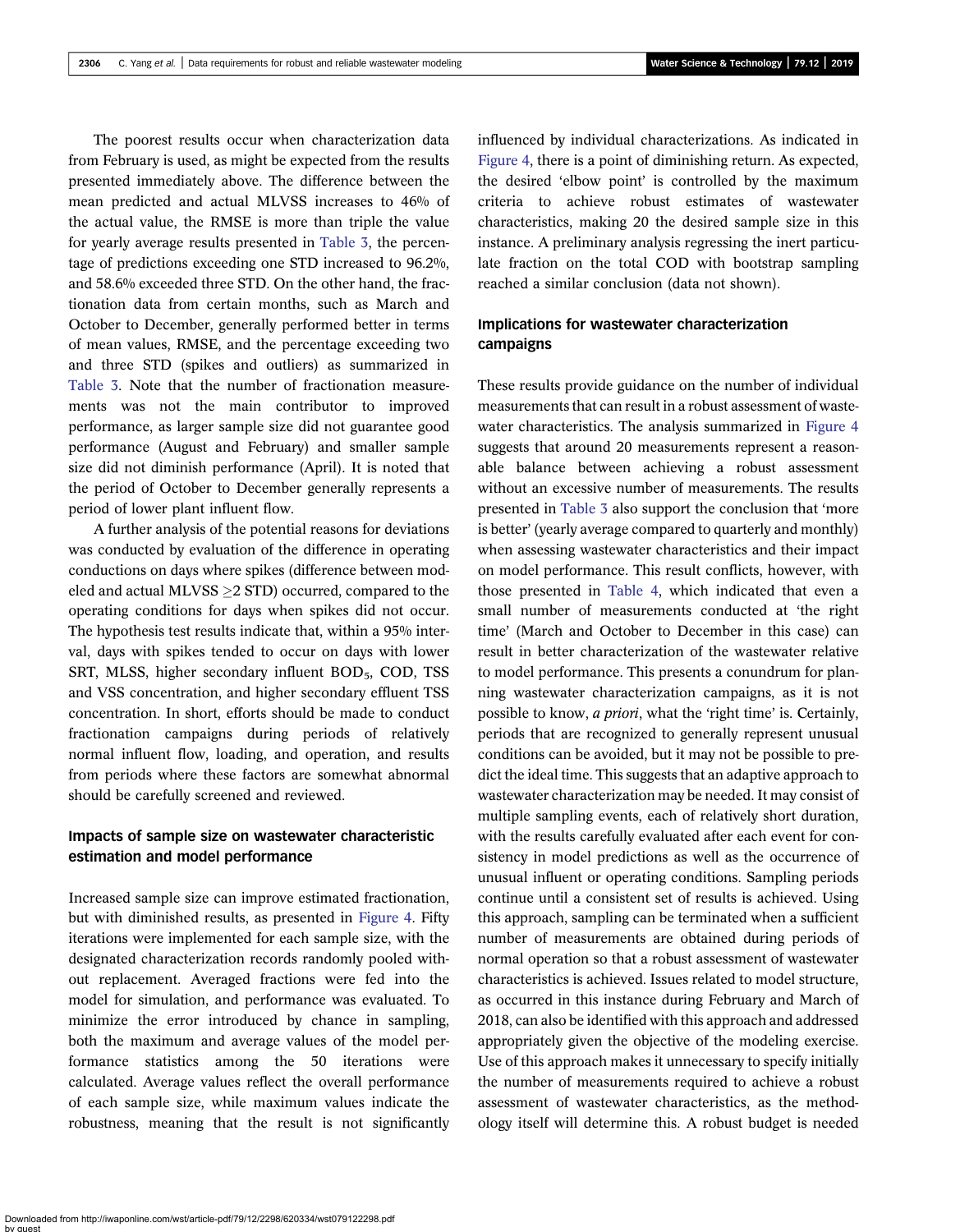<span id="page-9-0"></span>

Figure 4 | Elbow plots to determine sample size. Each sample size was iterated 50 times, and then maximum and mean values for each model assessment parameter were extracted to represent each sample size. The model evaluation parameters used include maximum and average values for (a) mean of predicted MLVSS; (b) RMSE of predicted MLVSS; (c) days with different deviations.

to account for unforeseen conditions. Given the significant economic impact of poor wastewater characterization in many instances, unnecessarily limiting the wastewater characterization budget may not be a wise use of funds as the economic impact of poor decisions may be orders of magnitude greater than the cost of additional testing.

The system considered and model application used in this work represents perhaps one of the simplest, but one with potentially significant economic impacts. Accurate prediction of the MLVSS concentration translates directly into the required bioreactor and secondary clarifier sizes, which represents a major capital expense for any suspended growth biological treatment system. The colloidal organic matter fraction of the biological process influent wastewater was found to be negligible in this instance, and the dissolved fraction could be characterized based on membrane filtration rather than flocculation and filtration. Note that GLWA serves a large and diverse metropolitan area, and that a significant portion of the collection system consists of combined sewers, leading to significant variations in influent flows, both seasonal and daily, and significant temperature variations given its location in the Northern USA. In spite of these factors, it was found that one set of wastewater characteristics applied over the entire year.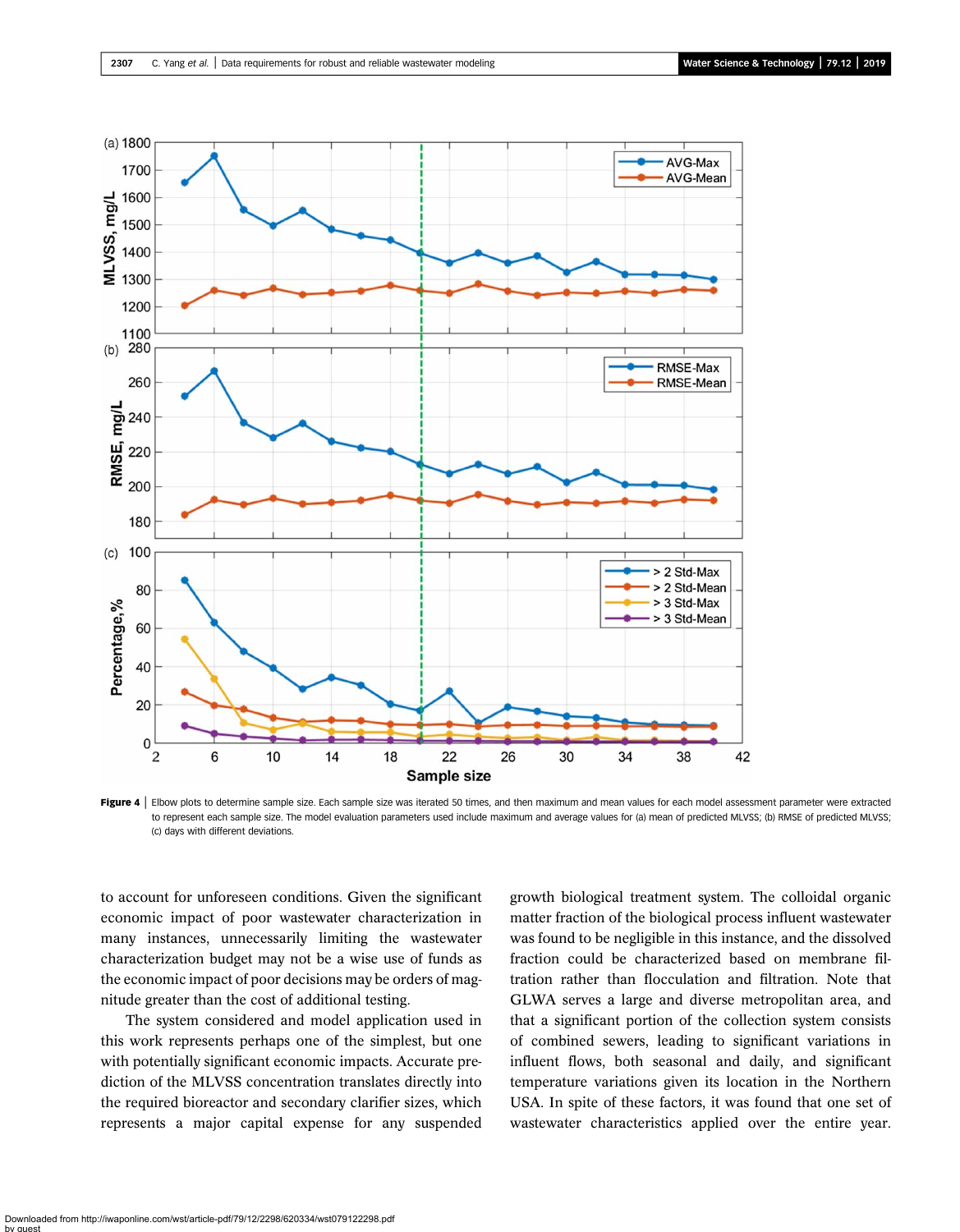<span id="page-10-0"></span>Thus, while the precise numerical results determined for this application may not generally apply, the adaptive approach to wastewater characterization and model calibration described here may be more generally applicable.

### **CONCLUSIONS**

An extended wastewater fractionation study conducted at the GLWA WRRF provided the basis to evaluate alternative wastewater characterization campaign designs. An ideal campaign results in a robust characterization of the wastewater while managing the time and resources required to achieve this result. Wastewater characterization must, of course, be viewed in the context of the objectives of the modeling exercise and the potential impacts of improper model development. The following conclusions can be offered based on this study:

- 1. The characteristics of this wastewater originating from a large and diverse metropolitan area, as assessed based on predicted versus actual bioreactor MLVSS concentration, did not vary on a seasonal basis. This occurred in spite of significant daily and seasonal influent wastewater flows and seasonal temperature variations due to the fact that the collection system included a substantial combined sewer component.
- 2. Sampling during periods of normal and stable plant operation results in the most reliable estimates of wastewater characteristics. Increasing the number of samples can help to partially overcome the adverse impacts on sampling results resulting from occasional periods of unusual plant operation, but the best results will be obtained by avoiding, when possible, sampling during unusual operating periods.
- 3. For this application, around 20 samples randomly distributed over an annual cycle was found to represents a good trade-off between further increasing the number of samples and the gain in precision in the estimation of wastewater characteristics.
- 4. An adaptive approach to wastewater characteristics measurement consisting of multiple measurement campaigns, each of limited duration, may provide the best results. Sufficient resources need to be devoted to the campaign to allow for sufficient sampling events to ensure that a reliable and robust assessment of wastewater characteristics is achieved.
- 5. Attention should be paid to the potential for periods of poor model structure, including numerical values of key

parameters, when assessing results. Some redundancy in measured parameters (COD, BOD<sub>5</sub>, TSS, VSS) can facilitate identification of such periods.

### ACKNOWLEDGEMENTS

The assistance of the personnel of the GLWA WRRF and the GLWA Analytical laboratory is acknowledged and is greatly appreciated by the authors of this paper. This work would not have been possible without their diligence in processing the collected samples and conducting the analyses.

#### **REFERENCES**

- Alikhani, J., Takacs, I., Al-Omari, A., Murthy, S. & Massoudieh, A. [Evaluation of the information content of long-term](http://dx.doi.org/10.2166/wst.2017.004) [wastewater characteristics data in relation to activated sludge](http://dx.doi.org/10.2166/wst.2017.004) [model parameters](http://dx.doi.org/10.2166/wst.2017.004). Water Science and Technology 75 (6), 1370–1389.
- APHA (American Water Works Association, American Public Health Association & Water Environment Federation) 2017 Standard Methods for the Examination of Water and Wastewater, 23rd edn. APHA, Washington, DC, USA. Accessed at www.standardmethods.org.
- Choubert, J.-M., Rieger, L., Shaw, A., Copp, J., Spérandio, M., Sørensen, K., Rönner-Holm, S., Morgenroth, E., Melcer, H. & Gillot, S. 2013 [Rethinking wastewater characterisation](http://dx.doi.org/10.2166/wst.2013.158) [methods for activated sludge systems-a position paper.](http://dx.doi.org/10.2166/wst.2013.158) Water Science and Technology 67 (11), 2363.
- Fall, C., Flores, N. A., Espinoza, M. A., Vazquez, G., Loaiza-Navia, J., van Loosdrecht, M. C. M. & Hooijmans, C. M. [Divergence between respirometry and physicochemical](http://dx.doi.org/10.2175/106143010X12780288627931) [methods in the fractionation of the chemical oxygen demand](http://dx.doi.org/10.2175/106143010X12780288627931) [in municipal wastewater.](http://dx.doi.org/10.2175/106143010X12780288627931) Water Environment Research 83 (2), 162–172.
- Gillot, S. & Choubert, J. M. 2010 [Biodegradable organic matter in](http://dx.doi.org/10.2166/wst.2010.341) [domestic wastewaters: comparison of selected fractionation](http://dx.doi.org/10.2166/wst.2010.341) [techniques](http://dx.doi.org/10.2166/wst.2010.341). Water Science and Technology 62 (3), 630-639.
- Grady Jr, C. L., Daigger, G. T., Love, N. G. & Filipe, C. D. 2011 Biological Wastewater Treatment. CRC Press, New York, NY, USA.
- Hauduc, H., Rieger, L., Ohtsuki, T., Shaw, A., Takács, I., Winkler, S., Héduit, A., Vanrolleghem, P. A. & Gillot, S. 2011 [Activated](http://dx.doi.org/10.2166/wst.2011.368) [sludge modelling: development and potential use of a](http://dx.doi.org/10.2166/wst.2011.368) [practical applications database.](http://dx.doi.org/10.2166/wst.2011.368) Water Science and Technology 63 (10), 2164–2182.
- Hauduc, H., Rieger, L., Oehmen, A., van Loosdrecht, M. C. M., Comeau, Y., Héduit, A., Vanrolleghem, P. A. & Gillot, S. [Critical review of activated sludge modeling: state of process](http://dx.doi.org/10.1002/bit.24624) [knowledge, modeling concepts, and limitations.](http://dx.doi.org/10.1002/bit.24624) Biotechnology and Bioengineering 110 (1), 24–46.